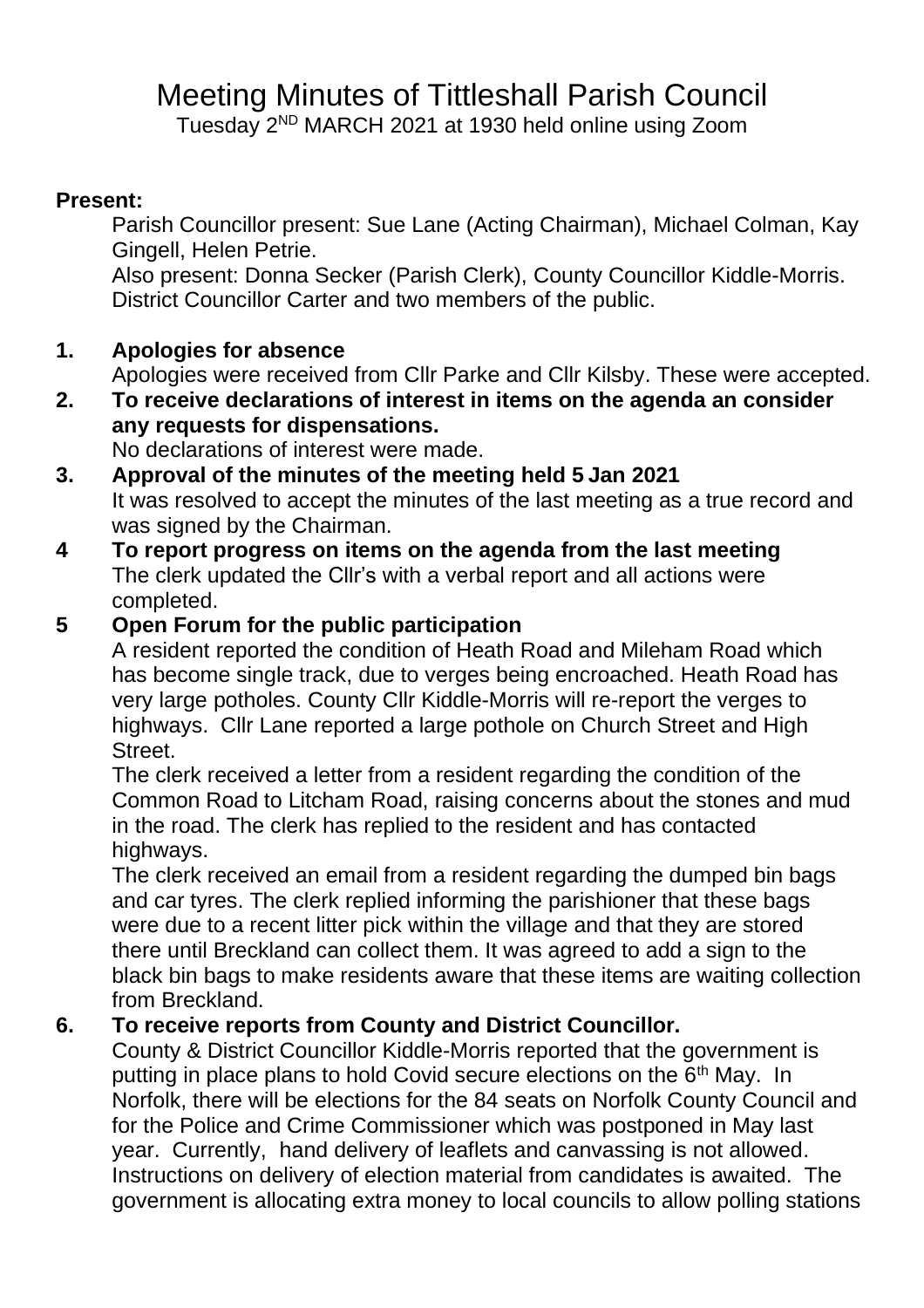and vote counting venues to be made Covid secure. Rules on postal voting and proxy voting are being considered.

Norfolk County Council have recruited a new Highways Inspector and he will be visiting the area and review the outstanding items previously reported to highways.

The County Council have set the Council Tax budget and it will increase by 1.99%, which works out at £4.95 as a band D property in Breckland. Social Care budget will increase by 2%. Full details of the whole budget can be seen on the Norfolk County Council Website. A budget has been allocated of £4000 for renewal on local pathways and the County Council budget was £6000 and will increase to £10,000 which will help to improve environmental projects or small highway improvements.

Breckland Council will be launching a new support programme this month, designed to provide social connection to young carers aged 16-24 years. Called 'My Future' Social programme, it will include employability and selfawareness workshops to help highlight the skills and attributes a caring role can provide and how these can translate into the workplace. Initially, a range of activities and events such as online art classes, comedy events and wellbeing sessions will take place, with attendees invited to shape the future of the programme around their collective needs and interests. "My Future" Social launch event will be held on 18 March, 2pm. Young carers can register for a free place by visiting [www.breckland.gov.uk/myfuture.](http://www.breckland.gov.uk/myfuture)

The single point of contact for general information and enquiries, including financial support, is Norfolk Assistance Scheme – available by calling 0344 800 8020. NAS can help with food, supermarket online delivery slots, paying bills, and money for everyday essentials. The scheme can also help if people can't meet their everyday needs and are struggling for reasons other than coronavirus. Residents are encouraged to access the Norfolk Assistance Scheme in the first instance so demand can be effectively triaged. However, for direct referrals to our Community Hub, please email

communitysupport@breckland.gov.uk. Further information can be found on Breckland website.

### **7 Planning application**

#### **7.1 To receive updates on application decisions taken by Breckland District Council**

No decision to report

### **8 Finances**

### **8.1 To approve the list of payments**

The following payments (see attached list) totaling £907.94 were approved by the council

### **8.2 To approve the budget**

The clerk circulated the present budget, and this was approved by the council.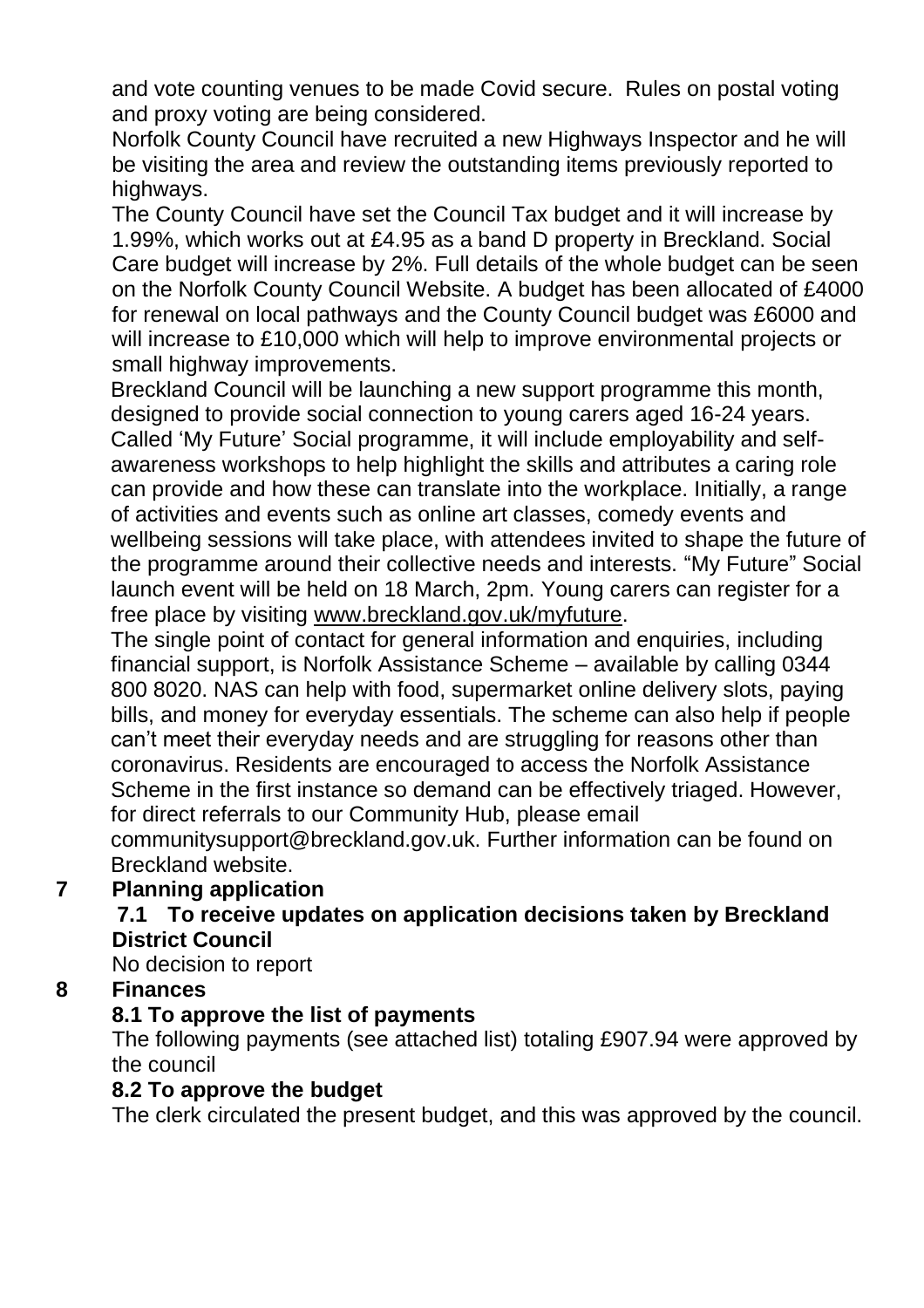### **8.3 To appoint a Councillor to check the finances ahead of the internal audit.**

Cllr Colman has offered to check the finances ahead of the internal audit, the clerk will arrange this.

# **8.4 To approve payment to the Village Website Editor.**

The council approved the invoice to the village website editor.

Cllr Petrie reported that the current village website has out of date items. She will check and liaise with the clerk to see if we can remove some of the items. The clerk maintains and updates the Parish Council website daily.

**8.5 To discuss the payment of training courses for clerk and councillors.**  The council approved payment for the clerk's and Cllr's courses.

### **8.6 To update the councillors on the bank account**

The clerk has sent off a letter to inform Barclays regarding closing the account and hopefully this will be actioned soon.

# **9 To discuss Subcommittees**

# **9.1 To discuss the Sub-committee for the Millennium Green**

The previous chairman has resigned from the Sub-committee. The council would like to thank him for the many hours of hard work and volunteering to look after the Millennium green. Cllr Lane reported that she will be the representative from the Parish Council at the sub-committee, the council agreed. A trustee reported that the Millennium Green hasn't had a meeting for 5 years and it was also noted that The Land Registry is incorrect and will need updating. The Millennium green has a balance of £90 in cash and a bank account will need to be opened. General maintance needs to be done on the Millennium Green and could cost approx. £15,000 and the trustee will need to apply for grants to cover this. It is proposed to completely fence in the children's play area. A resident reported that the last checks on the green were about 9 months ago. Some of the fencing and hedges are in need of urgent maintenance. The trustee confirmed that the Millennium Green is a charity but isn't registered with the Charity Commissions. Cllr Lane reported that the volunteers are still needed.

# **9.2 To discuss the Subcommittee for the Isaac Riches Pond**

A subcommittee needs to be formed for the Isaac Riches Pond but this will be added to the next agenda to discuss the Terms of Reference.

### **9.3 To discuss highway matters**

This was discussed in detail in item 5

### **9.4 To discuss benches**

Cllr Lane reported that 3 benches in the village are in need of maintenance. One is on the corner of Bartons Lane and the others are on the Millennium Green. The bench on Church Road has been requested by the family not to be maintained. The Parish Council will see if a resident will volunteer to maintain the other two benches.

### **10 To update the council on 10.1 The Emergency Plan**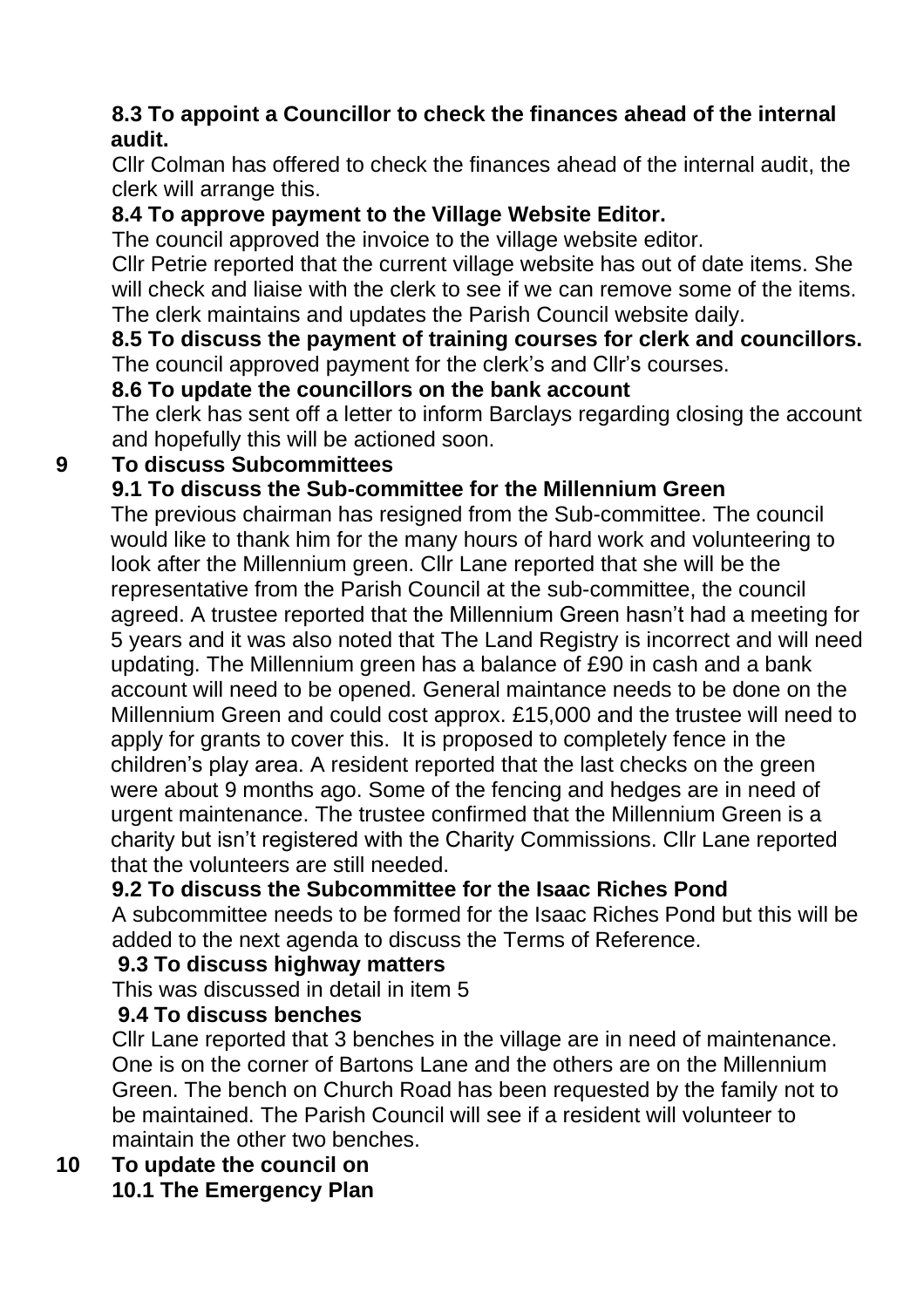Cllr Gingell has circulated the final version of the Emergency Plan to the Council. The results from the leaflet drop were amazing and due to this, the Emergency Plan has grown in pages. The offer of help has been incredible. The previous volunteer struggled to identify vulnerable parishioners, however using the words additional support has meant we now have 7 self-identified households. All Councillors thanked Councillor Gingell for all her time and work that she has put into such an important and vital Emergency Plan for Tittleshall Village.

# **10.2 The annual parish meeting**

The annual parish meeting is held each year apart from last year due to lock down. The Council agreed that due to the present situation and not being able to meet face to face, the Annual Parish meeting will be moved to a date when social gathering is able to happen.

### **10.3 Litter picking scheme**

Cllr Lane thanked Cllr Kilsby on his community litter picking which was a huge success. Cllr Kilsby is out litter picking most weekends. This is a great community project and he would like to encourage more parishioners to get involved.

#### **10.4 Dog poo**

A resident has displayed some dog poos signs within the village. The clerk has spoken to the Animal Warden service regarding the current re-occurrence of dog poo on the pathways. The Animal Warden Service is encouraging all parishioners to be vigilant. If you see anyone **not** picking up their dog poo, please report it directly to the Animal Warden 01362 858500.

#### **11. To receive reports**

### **11.1 To receive reports on Defibrillator**

Cllr Petrie tested the defibrillator which is in good working order. The phone box is cleaned regularly. The council thanked Cllr Petrie for monitoring this vital piece of equipment.

#### **11.2 To receive reports on pathways**

Cllr Colman has walked along the pathways, Litcham, Tittleshall, Wellingham Road, to check the conditions and there is nothing to report. A resident reported that a new footpath sign has been erected by a landowner encouraging residents to use the boundary to walk around and not to walk across the field. The correct footpath is across the field. The clerk has reported this sign to Norfolk County Council. A resident has kindly volunteered to take over the checks on the pathways around the village, the council thanked the volunteer and they will report back to the council with updates.

### **12. To discuss the traffic along the High Street**

It has been reported that there is an increase in lorries using the high street again and a number of these are speeding. The clerk has reported that the transport company will require evidence of what time the lorries are passing and a registration number if possible.

#### **13. To receive items for the next meeting agenda 4th May 2021** This will be Tittleshall Annual Parish Council meeting.